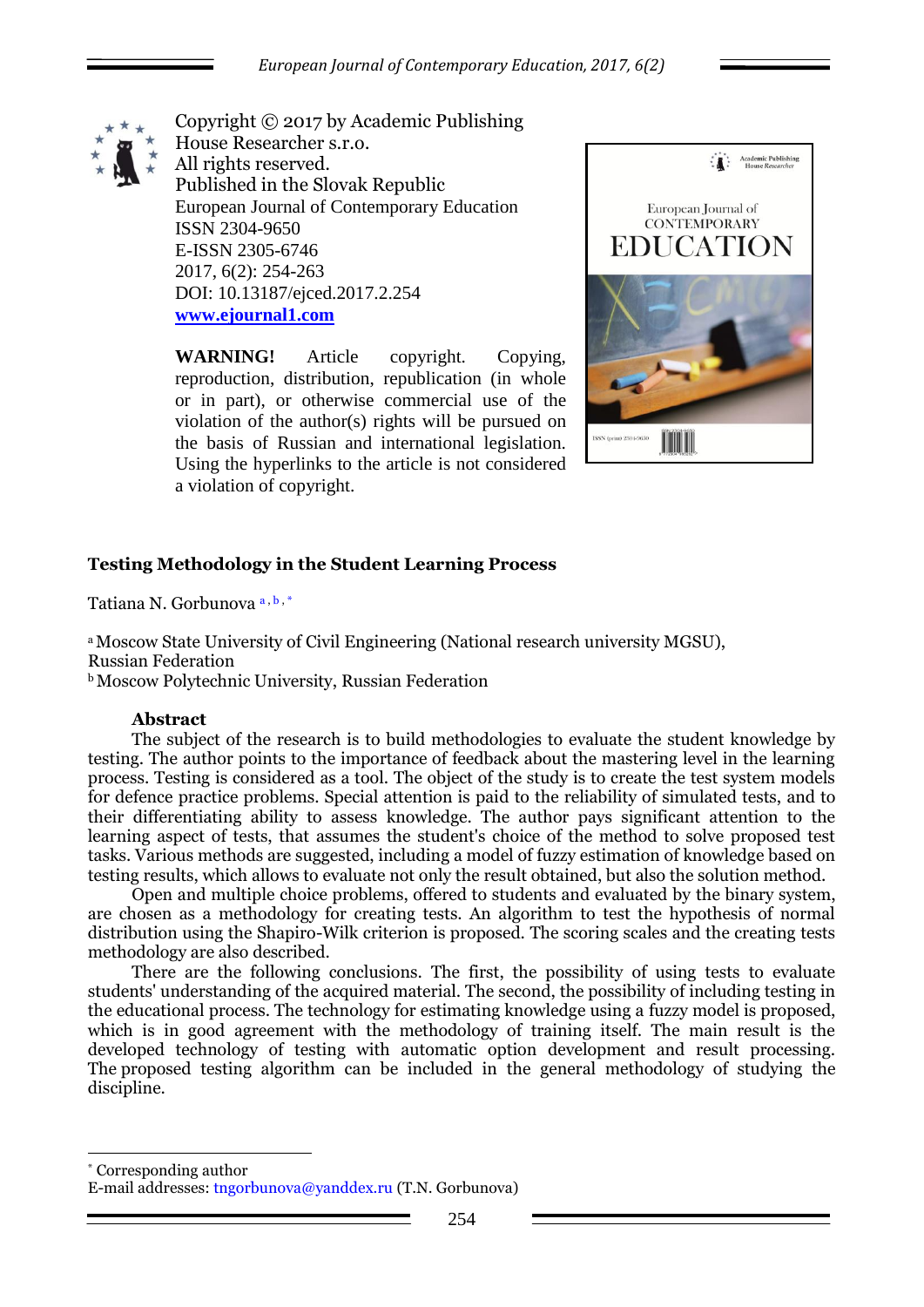**Keywords**: testing, normal distribution, Shapiro-Wilk criterion, evaluation scale, the assimilation criterion, open test, multiple choice test, correlation, statistical processing, reliability rating, membership function, linguistic scale, fuzzy set.

### **1. Introduction**

The learning process is a complex system. A key factor of the consistency of its functioning is the possibility of obtaining and deciphering the feedback needed for all participants in the educational process. The teacher, receiving the necessary information about the level of student achievements, can adjust the educational process for its optimization. The trainee also gets the opportunity to get self-control and self-diagnosis of his training.

Today, there are many ways to set up such feedback, including in the form of various tests, that, when performing a full set of measures, can be served as a relatively objective tool of pedagogical diagnostics to organize an effective feedback system (Baayen, 2008; Bartram, 1995; Kenneth, 2012; Reeve, 2003; Fisher, 2014).

Pedagogical testing serves not only the purposes of monitoring. As V. Avanesov notes (Avanesov, 1989) one of the functions of pedagogical testing is the teaching function, which most clearly manifests itself in programmed learning. The purpose of this study was to develop a testing technology and include it in the learning process.

### **2. Preparation and testing**

MGSU Department of Applied Mathematics has been testing students in mathematics for several years. The positive experience of using the developed method described in (Safina et al., 2015; Osipov et al., 2016) made it possible to extend this method to Computer Science. From the entire course of this discipline, a semester about the study of the basics of programming in the MATLAB environment, and the introduction into numerical methods using knowledge of linear algebra, was selected. Therefore, this semester can be considered as the application of mathematical models in Computer Science, and this module can be considered as interdisciplinary.

This course of Computer Science consists of a set of lectures and 7 lab tasks. Student should take a differentiated test to pass this course. Topics are studied:

1. The solution of the system of linear algebraic equations (SLAE) by the Gauss method;

2. The solution of SLAE by iterative methods, such as the simple iteration method and the Seidel method;

- 3. calculation of the inverse matrix by the Gauss method;
- 4. Calculation of eigenvalues and eigenvectors of the matrix using the power method;
- 5. Numerical integration by methods of rectangles, trapezoids and Simpson;
- 6. Solution of the nonlinear equation by half-division method and the Newton method;
- 7. The least square method for constructing an optimal line.
- The implementation of each lab test consists of three stages:

1. perform a manual calculation to study the functioning of the mathematical model and obtain a test result;

2. implement the computer program, in this case in the MATLAB environment, and compare the results with the manual calculation;

3. defence the lab test.

The last stage of lab test defence is applied as a test. This semester ends with a differentiated test that evaluates the student knowledge using four-point grade system.

Therefore, the task that was posed to the author is whether it is possible to develop a testing system that could be used to grade students by the results of the test.

Testing was conducted among the first and second year students of the Moscow State University of Civil Engineering in the discipline of Computer Science.

#### **3. Test material preparation**

All technology of tests modeling should be defined based on the requirements. In this case, as such a goal, the problem was formulated to assess student's understanding of mathematical models and numerical methods of the class of required problems. To achieve this goal, the following technologies were used to develop the tests, which help to streamline and efficiently organize the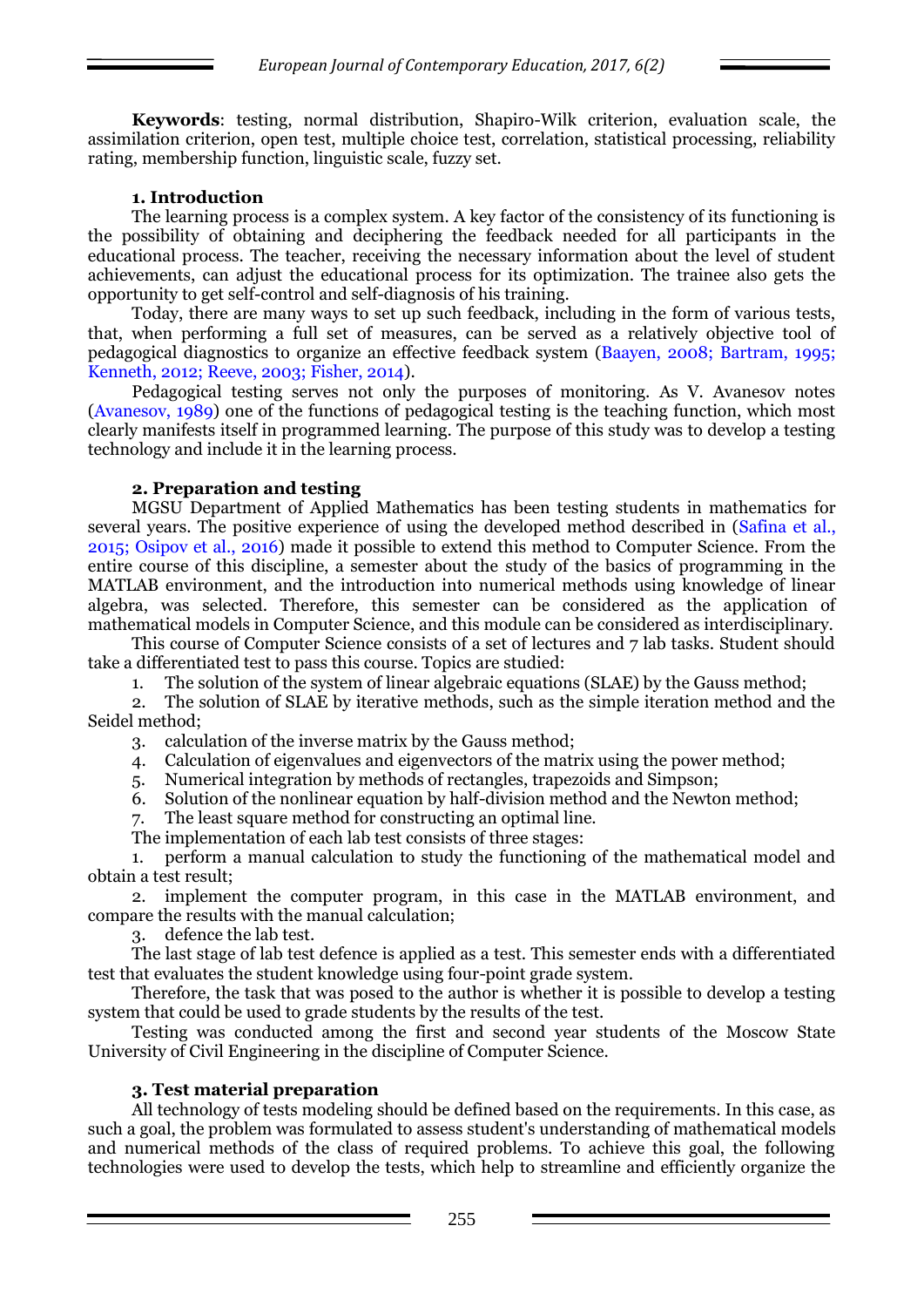test based on the theory of develop tests by V.S. Avanesov (Avanesov, 2015; Maiorov, 2001). Here are briefly the main statements that have been used.

## **4. Rules of the tasks preparation**

1. Each test topic was assigned to 4 test tasks. The formulation of all tasks was written in a unified logical form of the statement in the form of an affirmative sentence and in a laconic form, excluding the wrong interpretation.

2. Each group of questions contained two questions (theoretical and computational) of multiple choice type, when the student chooses the correct or several correct answers from the proposed options, and two open type calculation tasks, where the student had to solve the problem and write down the result.

3. Using the multiple choice and open form of the task allows to build tasks with increasing complexity and, thus, to increase tasks learning ability.

As an example, below are four test tasks on the topic of iterative methods for solving SLAE. 1. Chose systems with diagonal predominance

•  $\overline{\mathcal{L}}$  $\Big\}$  $\left\{ \right.$  $\left\lceil \right\rceil$  $+2y-3z =$  $-11y+7z =$  $-2y+z=$  $2y - 3z = 3$  $3x - 11y + 7z = 2$  $3x - 2y + z = 1$  $x + 2y - 3z$  $x - 11y + 7z$  $x - 2y + z$ •  $\overline{\mathcal{L}}$  $\bigg\}$  $\left\{ \right.$  $\int$  $+2x_3 =$  $-2x_2 + x_3 =$  $+3x_2 - x_3 =$  $2x_3 = 2$  $2x_2 + x_3 = 3$  $2x_1 + 3x_2 - x_3 = 9$  $1 + 2\lambda_3$  $x_1 - 2x_2 + x_3$  $x_1 + 3x_2 - x_3$  $x_1 + 2x$  $x_1 - 2x_2 + x$  $x_1 + 3x_2 - x$ •  $\overline{\mathcal{L}}$  $\int$  $\left\lceil \right\rceil$  $+3x_2-5x_3=$  $-3x_1-12x_2+13x_3= +10x_2-3x_3=$  $3x_2 - 5x_3 = 27$  $3x_1 - 12x_2 + 13x_3 = -82$  $2x_1 + 10x_2 - 3x_3 = 38$  $x_1 + 3x_2 - 3x_3$  $\mathbb{E}_1 - 12x_2 + 13x_3$  $x_1$  +  $10x_2$  –  $3x_3$  $x_1 + 3x_2 - 5x$  $x_1 - 12x_2 + 13x$  $x_1 + 10x_2 - 3x$ •  $\overline{\mathcal{L}}$ ļ  $\left\lceil \right\rceil$  $+3x_2-5x_3=$  $-x_1-12x_2+11x_3= + x_2 - 3x_3 = 3x_2 - 5x_3 = 51$  $12x_2 + 11x_3 = -28$  $4x_1 + x_2 - 3x_3 = -12$  $1 + 3\lambda_2 - 3\lambda_3$  $1 - 12\lambda_2 + 11\lambda_3$  $1 + \lambda_2 - 3\lambda_3$  $x_1 + 3x_2 - 5x$  $x_1 - 12x_2 + 11x$  $x_1 + x_2 - 3x$  $\left\lceil \right\rceil$  $+2x_2 - x_3 = 5x_1 + 2x_2 - x_3 = -1$  $x_1 + 2x_2 - x_3$  $x_1 + 2x_2 - x$ 

2. Solve the system of equations  $\overline{\mathcal{L}}$  $\Big\}$  $\left\{ \right.$  $+ x_2 - 5x_3 = +10x_2 + x_3 =$  $5x_3 = -2$  $3x_1 + 10x_2 + x_3 = 9$  $x_1 + x_2 - 3x_3$  $x_1 + 10x_2 + x_3$  $x_1 + x_2 - 5x$  $x_1 + 10x_2 + x$ by the simple iteration method.

Complete 1 step. Set  $x_1^0 = 0$ ,  $x_2^0 = 0$ ,  $x_3^0 = 0$ 3  $\boldsymbol{0}$ 2  $x_1^0 = 0$ ,  $x_2^0 = 0$ ,  $x_3^0 = 0$  as an initial approximation. Write  $x_2^1$  $x_2^1$  as a result.

3. Let there be given a system of linear equations  $\overline{\mathcal{L}}$ ┤  $\left\lceil \right\rceil$  $+2x_2 =$  $+5x_2 =$  $2x_1 + 2x_2 = 3$  $5x_2 = 1$  $1 + 2x_2$  $1 + 3x_2$  $x_1 + 2x$  $x_1 + 5x$ . It must be written in the

following form for the convergence of the simple iteration method

 $\bullet$  $\overline{\mathcal{L}}$ ┤  $\int$  $= (3 = (1 (3 - 2x_2)/2$  $(1 - x_1) / 5$  $t_1 - (3 - 2\lambda_2)$  $2 - (1 - \lambda_1)$  $x_1 = (3-2x)$  $x_2 = (1 - x)$  $\bullet$  $\overline{\mathcal{L}}$ ┤  $\int$  $= (3 =1 (3 - 2x_1)/2$  $1 - 5$  $2 - (3 - 2\lambda_1)$  $t_1 - 1 - 3\lambda_2$  $x_2 = (3-2x)$  $x_1 = 1 - 5x$  $\bullet$  $\overline{\mathcal{L}}$ ┤  $\left\lceil \right\rceil$  $= 2x_1 + 3x_2 = 2x_1 + 5x_2 2x_1 + 3x_2 - 3$  $2x_1 + 5x_2 - 1$  $_2 - 2\lambda_1 + 3\lambda_2$  $1 - 2\lambda_1 + 3\lambda_2$  $x_2 = 2x_1 + 3x$  $x_1 = 2x_1 + 5x$  $\bullet$  $\overline{\mathcal{L}}$ ┤  $\left\lceil$  $= 3x_1 + 2x_2 = x_1 + 6x_2 3x_1 + 2x_2 - 3$  $6x_2 - 1$  $\tau_1 - 3\lambda_1 + 2\lambda_2$  $_2$  –  $\lambda_1$  –  $\mathbf{u}\lambda_2$  $x_1 = 3x_1 + 2x$  $x_2 = x_1 + 6x$ 

4. Using the simple iteration method (3 iterations), determine the 1st column of the inverse matrix to the matrix A:  $A = \begin{bmatrix} 1 & 8 \end{bmatrix}$  $\frac{1}{2}$ q  $\mathsf{I}$ L  $\begin{bmatrix} 6 & - \end{bmatrix}$  $=$ 15 8  $6 - 15$ *A*

The last task allows you to check the understanding of not only the iterative process, but also the understanding of the method of calculating the inverse matrix. Thus, it allows the student to perform the analysis and synthesis actions to obtain the solution of the problem, which corresponds to the upper levels of the Bloom taxonomy (Kim, 2007).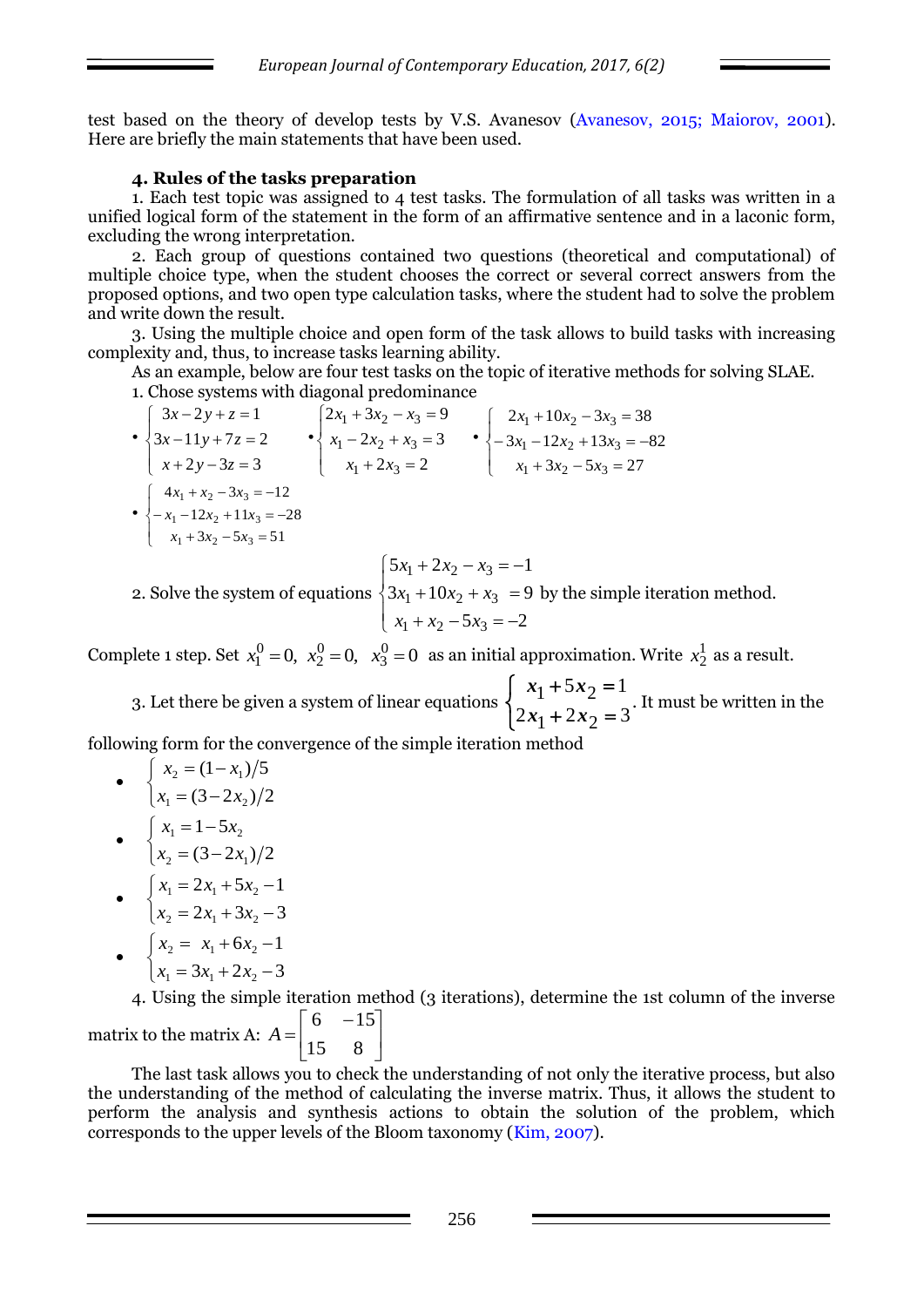4. The application of the principle of facetedness allowed to compile 30 similar tasks for each of the 28 types of tasks. The test variants were randomly generated using the original technique described in (Safina et al., 2015; Osipov et al., 2016). "The author's program in the form of a macro in Visual Basic generates 30 parallel individual test cases, distributing tasks between subjects in a random way, which ensures the uniqueness of the set of assignments for each student in all study groups"

5. The test is given to students in paper form. The method of solving and the result of the performance of students is recorded in written form.

The main advantage of this method, according to the authors, is the methodological organization of the learning process itself. Testing is part of this process. The defence of lab test should show an understanding of the methods of solving a certain class of problems. All computational tasks were formulated in such a way that they can be solved both manually (Gorbunova et al., 2015), and on a computer in the MATLAB system or with the help of other software tools, for example, Excel. Therefore, it was the paper version of the test that enabled the student to make a choice in favor of one or another method of solution, by writing the solution.

Of course, the shortcomings of this form of test are also obvious. The check is performed manually by the teacher using a file with answers that is generated by the program at the same time as individual task variants. Thus, the verification is fast enough.

And one more undoubted advantage of this form is the possibility of individual analysis of the test in the presence of the student "in the hot pursuit", as well as generalized analysis for the whole group.

6. Testing was limited by 60 minutes.

#### **Task # 1. Evaluation of test quality**

The results of the testing were statistically processed using a table processor Miсrosoft Excel (Shtainer, 2000; Gorbunova, Zhuravleva, 2014). Each task was evaluated on a two-point scale: 0 – the problem was solved incorrectly, 1 – the problem was solved correctly. According to the classical theory of tests, the test result of the test subject is determined by a test score - the sum of the points of each solved test.

#### **5. Evaluation the hypothesis of the normal distribution of test scores**

The testing was conducted for students in three groups of the first year and two groups of the second year, with a total of 98 people. The results of the statistical analysis were as follows.

It is known that for a normative-oriented test designed to rank test subjects per their level of knowledge using standardization methods, the distribution curve of the test scores should be symmetrical and close to the Gaussian curve.

There are many ways to check the correspondence of the distribution of points to normal. The choice was made in favor of the method described in (Popov, 2012; Gorbunova, 2017) for small sample groups. The method consisted of several stages: the build of histograms of the distribution of individual scores for groups of subjects depending on the number of solved problems, the analysis of statistical characteristics such as: median, mode, error of the mean, etc. The final decision was made after the Shapiro-Wilk criterion was fulfilled. This criterion is applied just for a small set  $<50$ .

The algorithm for calculating the Shapiro-Wilk criterion is sufficiently technological and can be implemented by Excel, or as an independent application. The method was described in (Zalyazhnykh, 2014).

It was concluded that the distribution of test scores in all groups is normal based on study results.

### **6. Correlation between tasks**

Average correlation between topics in table 1.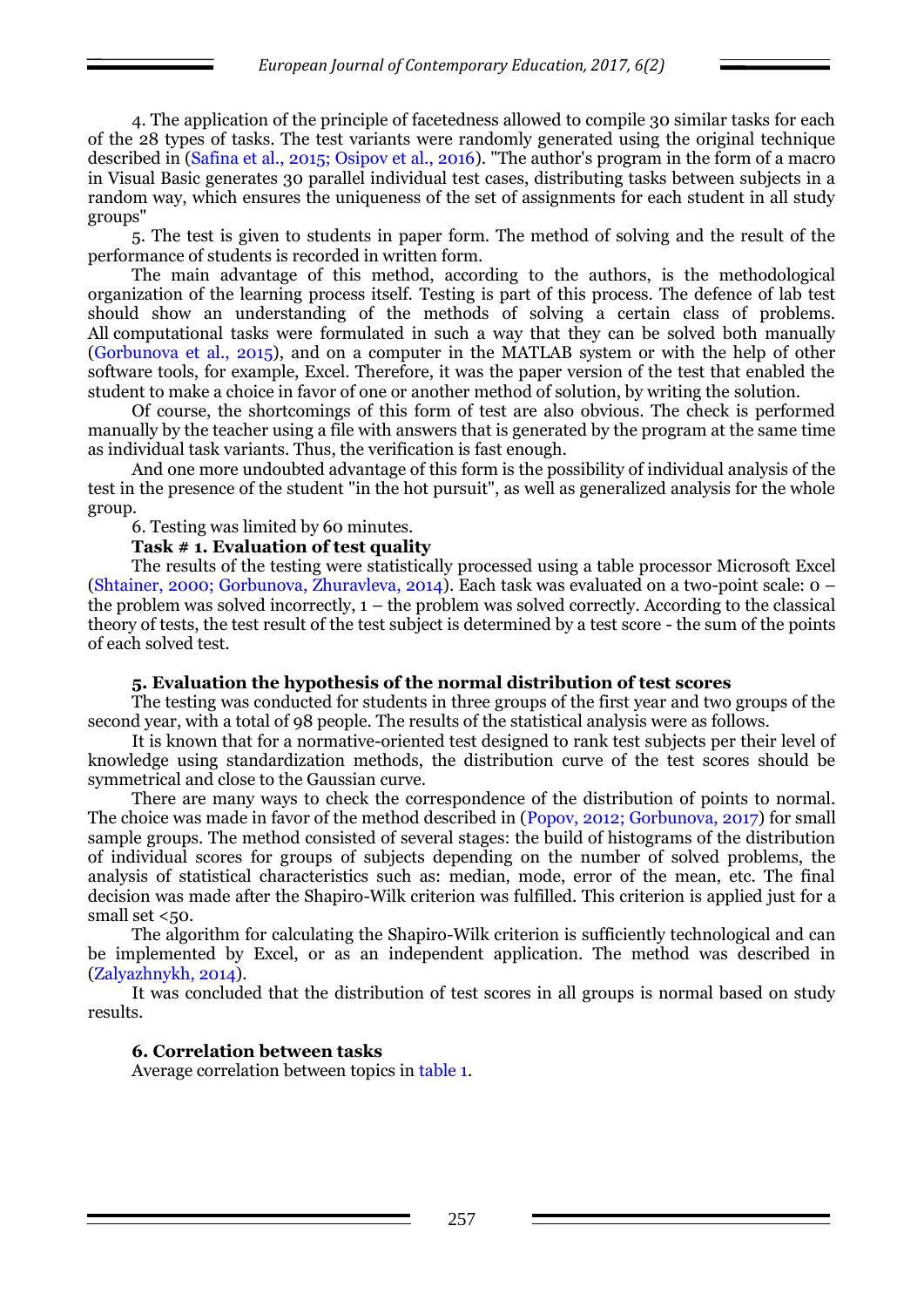|                | topic 1 | topic 2 | topic 3 | topic 4 | topic 5 | topic 6 | topic 7 |
|----------------|---------|---------|---------|---------|---------|---------|---------|
| A1             | 0,324   | 0,291   | 0,292   | 0,129   | 0,310   | 0,215   | 0,237   |
| B <sub>1</sub> | 0,337   | 0,238   | 0,321   | 0,314   | 0.161   | 0,350   | 0,295   |
| C <sub>1</sub> | 0,286   | 0,157   | 0,225   | 0,351   | 0,239   | 0,176   | 0,244   |
| A2             | 0,271   | 0,168   | 0,241   | 0,297   | 0,182   | 0,161   | 0,254   |
| B <sub>2</sub> | 0,282   | 0,198   | 0,281   | 0,164   | 0,173   | 0,289   | 0,275   |

**Table 1.** Average correlation between topics

According to the recommendations of VS Avanesov (Avanesov, 2005; Kim, 2007) the correlation between topics should not be too high  $(\leq 0.3)$ , otherwise the topics begin to duplicate each other.

The average correlation of the results by assignment and individual scores are shown in table 2.

| Table 2. The average correlation of the results by assignment and individual scores |  |  |
|-------------------------------------------------------------------------------------|--|--|
|                                                                                     |  |  |

|                | topic 1 | topic 2 | topic 3 | topic 4 | topic 5 | topic 6 | topic 7 |
|----------------|---------|---------|---------|---------|---------|---------|---------|
| A1             | 0,688   | 0,660   | 0,545   | 0,448   | 0,572   | 0,491   | 0,504   |
| B <sub>1</sub> | 0,567   | 0,467   | 0,771   | 0,730   | 0,492   | 0,631   | 0,523   |
| C <sub>1</sub> | 0,539   | 0,487   | 0,514   | 0,705   | 0,463   | 0,278   | 0,517   |
| A2             | 0,673   | 0,710   | 0,651   | 0,725   | 0,561   | 0,492   | 0,671   |
| B <sub>2</sub> | 0,597   | 0,680   | 0,678   | 0,692   | 0,547   | 0,548   | 0,586   |

This result is also correlated with Avanesov's recommendations. The conclusion made that text assignments for different learning groups are consistent with the classical theory of test development and can be used in the learning process.

**Task # 2. Evaluate the degree of mastering the material using the test.**

The ratio of expectation value to standard deviation is used to estimate of differentiating ability of the test namely the ability to divide students by various levels based on the test score. The differentiating ability of the test is considered satisfactory if the ratio is about 3 or more (Avanesov, 1989).

**Table 3**. The sufficiently high differentiating ability of the test

|                      | $X/s_{x}$ |
|----------------------|-----------|
| Group A1             | 2,97      |
| Group B1             | 3,12      |
| Group C <sub>1</sub> | 3,71      |
| Group A <sub>2</sub> | 4,89      |
| Group B <sub>2</sub> | 5,58      |

The data in the table 3 indicates a sufficiently high differentiating ability of the test. Several methods were used to achieve this goal

### **7. Rating scale application**

According to the goal, namely, the lab test defence in the test version, each topic is considered separately in the assessment. The result of each topic is the score of the same four-point scale: "excellent", "good", "satisfactory" and "bad" ("very bad" and "bad" merged into one rating). The topic is considered mastered and appropriately passed if three or more problems are solved. Considering this situation, the result of the test was adjusted, namely the resulting score was calculated considering the submitted topics. The results of this approach were consistent with the normal distribution of 28 points for a four-point scale.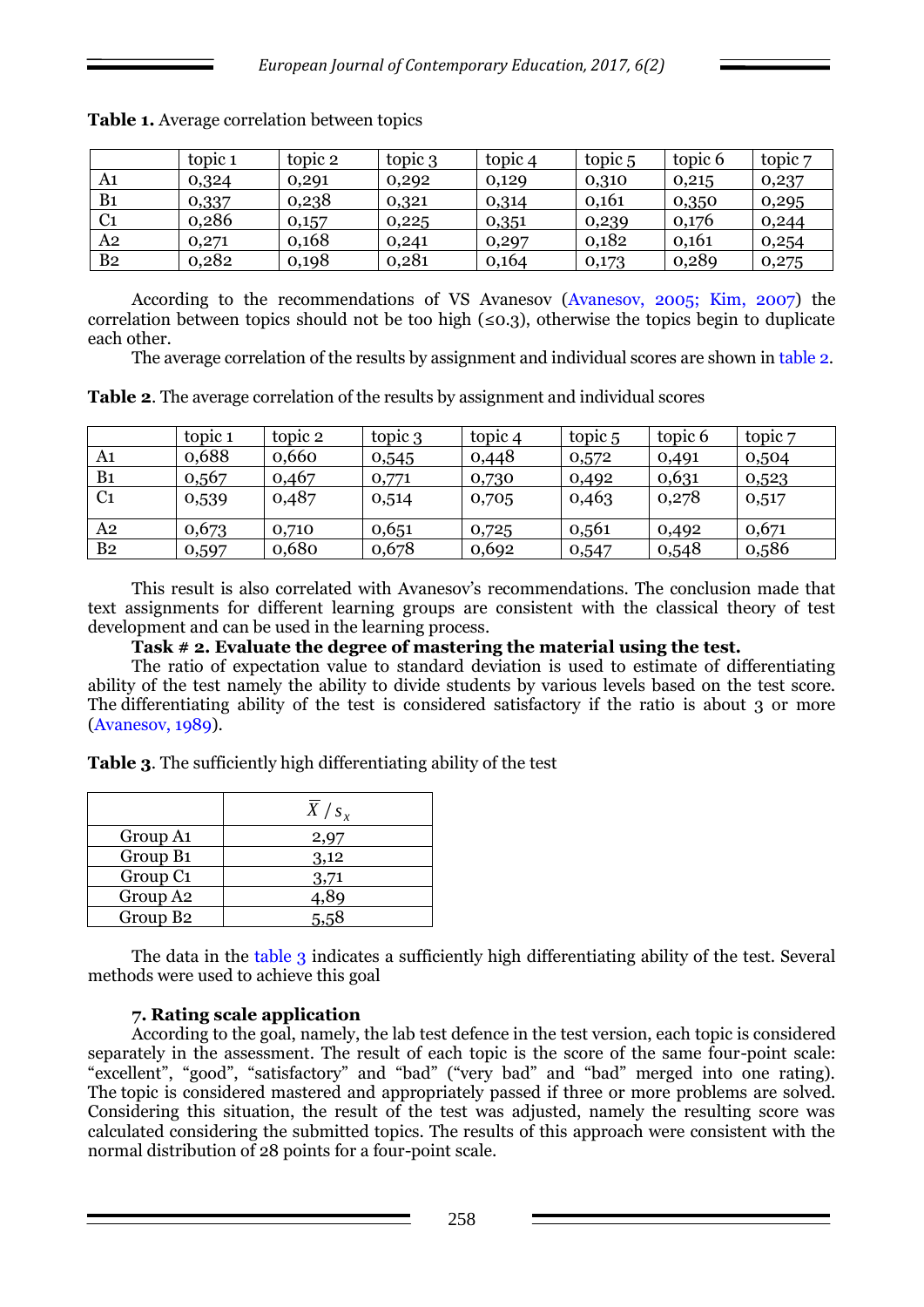The transfer points from one scale to a five-point scale (1, 2, 3, 4 and 5) was carried out according to the formula

$$
O_n = S_5(\frac{p - m_{28}}{S_{28}}) + m_5
$$
\n(1)

where  $O_n$  – a normalized rating in the final five-point scale; *p*-points from 0 to 28 the original selection;  $m_{28}$  – the mathematical expectation of the studied population;  $S_{28}$ - the standard deviation of the study sample;  $S_5 \mu m_5$  – respectively the standard deviation and the mathematical expectation of the final scale.

| Scale of assessment by |                | Correction of the scale       |          | The normal distribution scale, |              |  |
|------------------------|----------------|-------------------------------|----------|--------------------------------|--------------|--|
| reference points       |                | considering the passed topics |          |                                | $O_n$        |  |
| Initial 'raw'          | Score by       | Points                        | Score by | Points                         | Grade        |  |
| scores                 | test           |                               | test     |                                |              |  |
|                        | $\overline{2}$ |                               |          | 5                              | 6            |  |
| $0 - 12$               | $\overline{2}$ | $0 - 13$                      | $\bf{2}$ | $0 - 11$                       | $\mathbf{2}$ |  |
| $13 - 17$              | 3              | $14 - 18$                     | 3        | $12 - 16$                      | 3            |  |
| $18 - 22$              |                | $19 - 22$                     |          | $17 - 22$                      |              |  |
| $23 - 28$              | 5              | $23 - 28$                     | 5        | $23 - 28$                      | 5            |  |

**Table 4.** Assessment scales

According to the above results, the adjusted range of low scores shifts from the higher score. The range of good grades is also narrowed, which is consistent with the recommendations from the paper (Kim, 2007; Dubas, 1990).

The result of using this technique was the opportunity to obtain an appraisal judgment about the level of students' knowledge, as well as identify topics that are learned and not mastered by students and their subsequent study. At the final exam, students received assignments and questions on topics with the lowest scores.

The described technique allowed to make a conclusion about the understanding of the topic and get an estimate on the four-point scale system. The topics where students got low scores were proposed to pass by the traditional way of oral communication with the teacher, and additional problems were given to students to solve.

As a result, students got the final grade by one or two points higher on average than the test results. Undoubtedly, the additional preparation of students on topics affected here. On average only 5–7 % of students got a final grade on the differential test coinciding with the test.

#### **8. Understanding level estimate for a group.**

The next question raised whether it was possible to consider the individual characteristics of the group's training during the assessment of the test, which the teacher considers when working with the group? Groups study by different curricula in different subjects and have some common characteristics.

The criterion of mastering  $\hat{J}$ -th topic  $q_j$  is the ratio of the number of students who solved three or more problems from  $\hat{J}$ -th topic, to the total number of students. Accordingly, a criterion of not understanding (level of complexity) of the  $\dot{j}$  -th topic is a number equal to  $p_j = 1 - q_j$  which is the ratio of the number of students solved less than three problems from the topic to the total number of students.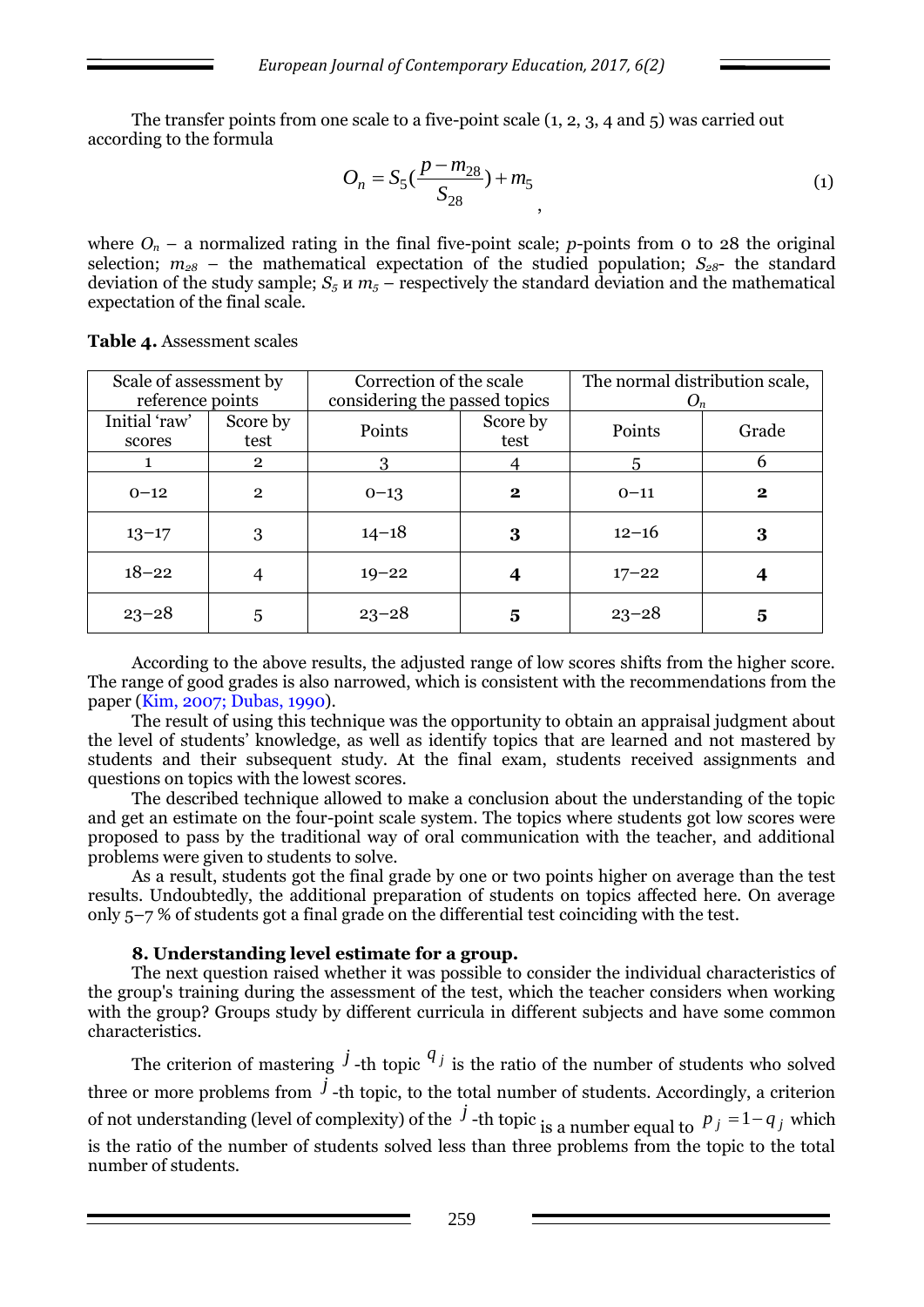These criteria for all 7 topics were determined by the test results separately for each group of students. The average value  $\bar{p}$  of the problem simplicity in the group is equal to the ratio of the average number of completed tasks  $\overline{X}$  to the test volume  $n = 28$ ; mean complexity  $\overline{q} = 1 - \overline{p}$ . The results are presented in the table 5.

| group          | topic 1 | topic 2 | topic 3 | topic 4 | topic 5 | topic 6 | topic 7 |
|----------------|---------|---------|---------|---------|---------|---------|---------|
| A1             | 0,364   | 0,636   | 0,682   | 0,955   | 0,514   | 0,591   | 0,545   |
| B1             | 0,245   | 0,418   | 0,455   | 0,864   | 0,691   | 0,418   | 0,482   |
| C <sub>1</sub> | 0,211   | 0,500   | 0,611   | 0,722   | 0,722   | 0,611   | 0,667   |
| A <sub>2</sub> | 0,193   | 0,512   | 0,594   | 0,681   | 0,545   | 0,623   | 0,692   |
| B <sub>2</sub> | 0.201   | 0,598   | 0,498   | 0,647   | 0,613   | 0,681   | 0,593   |

**Table 5.** The complexity level criteria of topics for groups  $\,\overline{q}\,$ 

As can be seen from the table, topics for diverse groups represent a different level of difficulty.

Therefore, it was suggested to consider the level of complexity for topic understanding. The following scale was introduced.

**Table 6**. Assessment scale

| Difficulty level | Additional points |
|------------------|-------------------|
| [0;0,3]          |                   |
| (0,3;0,7]        |                   |
| (0,7;0,9]        | $+1$              |
|                  |                   |

Thus, we have received a mechanism for regulating the border whether a topic has been mastered or not for a given group.

The usage of this technique allowed to obtain estimates for the test already at 40 % coinciding with the final grade.

### **9. Multitasking model of fuzzy estimation of knowledge**

Previous technique is an intermediate option between the classical version and innovative approaches. It can be adjusted not only by the rating scale, but the assessment of the task itself cannot be as 'solved/do not solved' method. The other way is incomplete and not very precise methods of solving problems selected by the student. It is also necessary to consider the way of constructing the test itself, using problems of different difficulty levels. And, since students receive test assignments in paper form and write the solution also on paper, it becomes possible in a more complex scale of assessment.

A model of fuzzy estimation of knowledge is offered, that allows to obtain a multivalued quantitative evaluation of the decisions made on their qualitative descriptions. With respect to the task formulation on the learning topics, the tester can determine the degree of truth for each answer by constructing the so-called function of its belonging to the truth estimation scale.

Thus, there is a fundamental opportunity to formulate and present to the examiner the tasks where the task is evaluated corresponding to a multivalued linguistic scale of the following type:

 $L = [\n 'right', \n 'incomplete', \n 'inaccurate', \n 'undefined', \n 'wrong']$ 

As the basic technique was taken the method described in the paper (Scherbina, Smyikova, 2011).

The correctness of each variant of the answer is characterized by the membership function specified on the linguistic variable, as the base set of discrete values of the linguistic evaluation scale is used for. The set of answers of each test task is represented by a fuzzy set, where each element is a pair of values ('answer variant' for the multiple-choice test task / 'performance level' for the open, 'membership function'). The degree of "total" correctness of the learner's answers to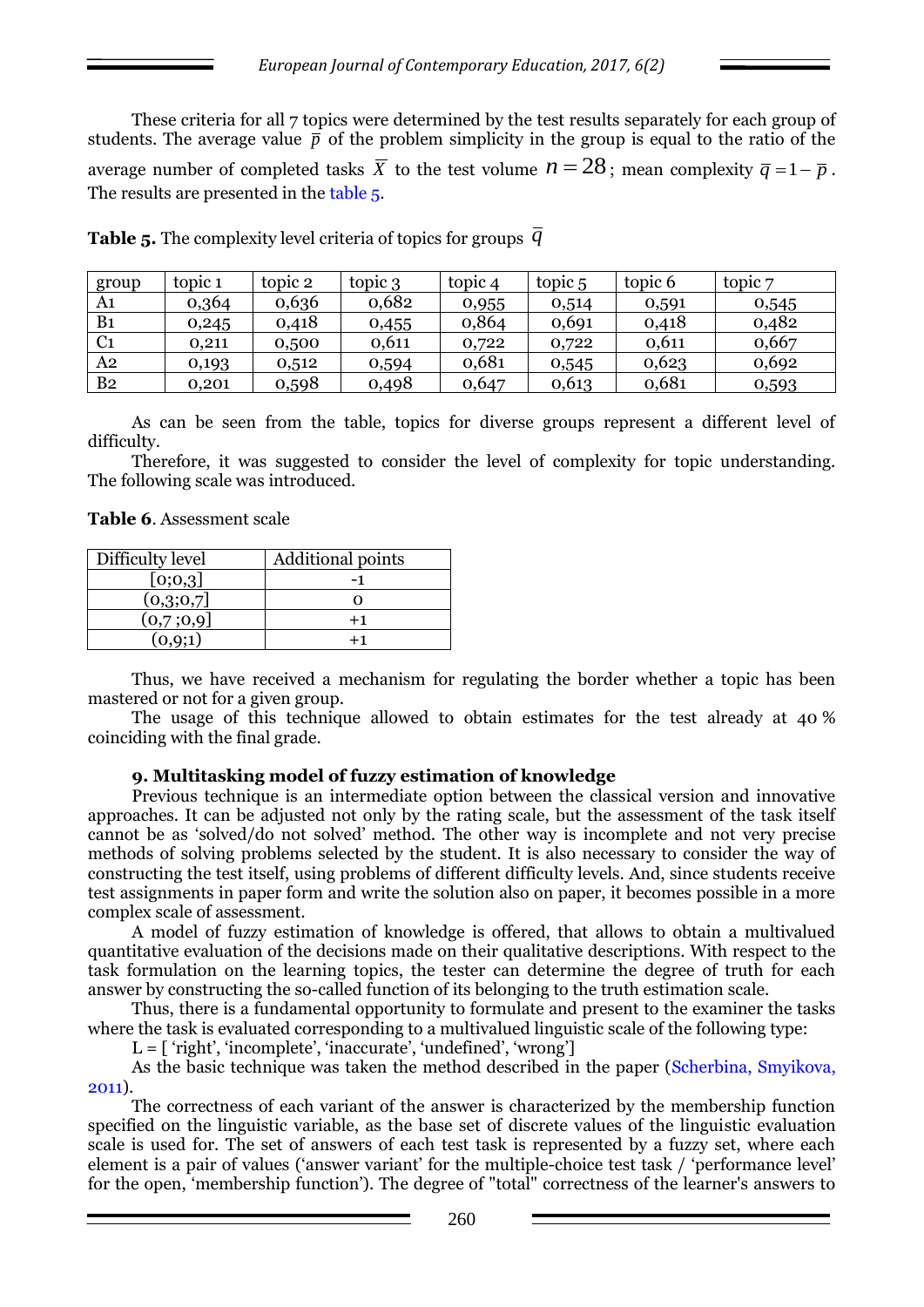all presented test tasks is estimated during testing. This indicator is calculated using the fuzzy algebra apparatus, by constructing the membership function of the set of selected answers applied to the linguistic scale (Uhobotov, 2011).

The procedure for setting the degree of truth to the proposed answers for each test task is determined

$$
(V, M_E, L) \to A_j = \{(a_{ij} \ ; \mu_{ij})\}, \quad i = 1, M, j = 1, N
$$
 (2)

where V is the set of test tasks;  $M_E$  — master model of student knowledge; L — linguistic variable that determines the scale of evaluating the correctness of answers;

$$
A_j = \{ (a_{ij} ; \mu_{ij}) \}, \quad i = 1, M, j = 1, N
$$
 <sub>fuzzy set of possible answers (here M is</sub>

the number of variants of answers to the test task  $V_j \in V$  or level of this job, N — number of test tasks (in our case - 28);  $\hat{a}_{ij}$  — i-th the answer to the j-th task,  $\hat{\mu}_{ij}$  — the membership function that determines the degree of truth of the answer  $a_{ij}$  ).

The student selects the solution of multiple choice problem and shows completion and method to solve the open problem for each j-th job. Based on actual responses  $\tilde{a}_{ij} \in A_j$  and the corresponding membership function  $\widetilde{\mu}_{\overrightarrow{ij}}$ the correct population is calculated as a membership function  $\,\mathcal{H}_\Sigma\,$  normalized with respect to the number of tasks in the test

$$
\mu_{\Sigma} = \frac{1}{N} \sum_{j=1}^{N} \widetilde{\mu}_{ij}
$$
 (3)

To determine the final score, a comparison is made between the obtained membership function and the reference function.

**Table 7.** Reference functions of the membership of the final estimates  $\mu_t$  paper (Scherbina, Smyikova, 2011)

| Evaluation $O_t$ | 'right'      | 'incomplete' | 'inaccurate' | 'undefined' | 'wrong'       |
|------------------|--------------|--------------|--------------|-------------|---------------|
| Unsatisfactory   |              |              | 0,1          | 0,3         |               |
| Satisfactory     | $_{\rm 0,2}$ | 0,4          | 0,9          |             | 0,3           |
| Good             | 0.7          | 0,9          | 0.7          | 0,3         | $O_{\lambda}$ |
| Excellent        |              | 0,3          | 0,1          |             |               |

As the final evaluation, the value of  $O_t$  is taken, for which the Hamming distance between the corresponding standard membership function  $\mu$ <sup>T</sup> (table 7) and the obtained membership function of the set of selected student responses  $\mathcal{H}_{\Sigma}(3)$  is minimal

$$
\rho(T; \Sigma) = \sum_{t=1}^{T} |\mu_T(x_t) - \mu_{\Sigma}(x_t)|
$$
  

$$
O = \{O_t, \min \rho(T; \Sigma)\}
$$

As an example, we give the following.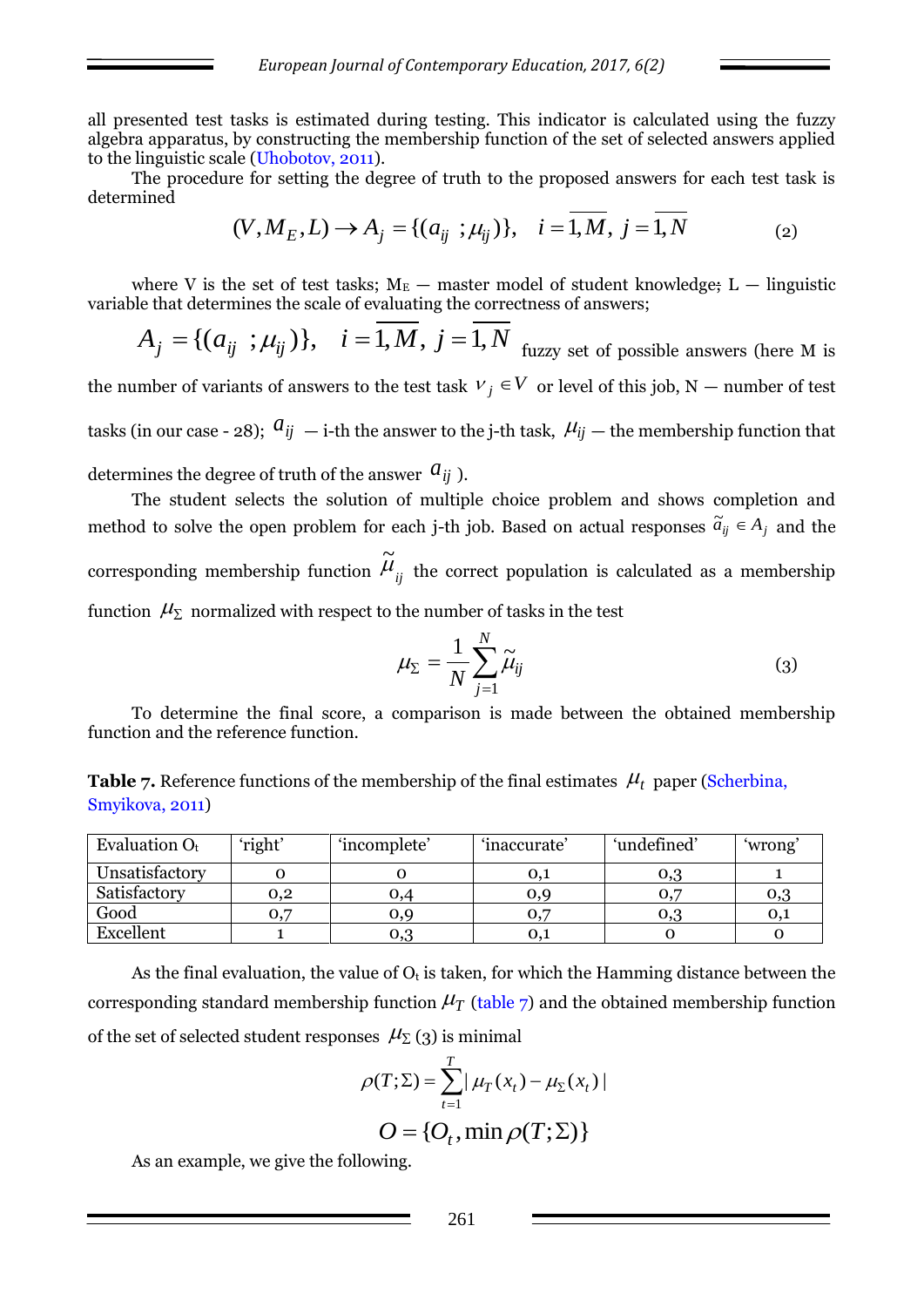Here is the obtained membership function for a student from group A1, who answered 28 questions and did not answer earlier:

 $\widetilde{\mu}_{ij} = [18/$  'correct', 6 / 'incomplete', 2 / 'inaccurate', 1 / 'undefined', 1 / 'incorrect']

**Table 8**. Final grade/Hamming distance

| final grade      | Hamming distance |
|------------------|------------------|
| Unsatisfactory   | 2.12             |
| Satisfactorily   | 2.4              |
| Good             | 1.72             |
| <b>Excellent</b> | 0.54             |

The minimum distance is 0.54, so the student can get "Excellent" grade. This student could get no more than "Good" grade according to the first technique. The teacher receives a complete picture about the assimilation of the student.

### **10. Conclusion**

The main result of this work is the development of a testing technique to pass Computer Science lab test, which is presented as an algorithm. Its steps include: the task formulation, testing, statistical processing, testing the hypothesis of a normal distribution, obtaining estimates scales, and analysis of topic understanding.

The proposed multitasking model of fuzzy assessment of knowledge allows you to flexibly assess the level of knowledge and understanding of the student. This increases the level of the training function of the test. The model itself allows to use many linguistic variables for different problem sets. For example, for open and multiple choice problems.

All steps are implemented automatically using Excel macros, and MATLAB functions. As a further development, it is intended to fully computerize the entire process without losing its methodological merit to distance learning.

### **References**

Avanesov, 1989 – *Avanesov V.S*. (1989). Osnovy nauchnoi organizatsii pedagogicheskogo kontrolya v vysshei shkole [Fundamentals of scientific organization of pedagogical control in higher education]. Moscow: MISIS, 1989. 168 p.

Avanesov, 2005 – *Avanesov V.S*. (2005). Forma testovykh zadanii [Form of test tasks]. Moscow: Tsentr testirovaniya. 156 p.

Baayen et al., 2008 – *Baayen R.H., Davidson D.J., Bates D.M*. (2008). Mixed-effects modeling with crossed random effects for subjects and items. *Journal of Memory and Language*. 2008. Vol. 59, is. 4. pp. 390–412.

Bartram, 1995 – *Bartram D*. (1995). The development of standards for the use of psychogical tests in occupational settings: The competence approach. *The Psychologist*, 5. pp. 219-223.

Dubas, 1990 – *Dubas V.* (1990). Ob otsenivanii znanii pri programmirovannom kontrole [On the evaluation of knowledge in programmed control]. *Fizika v shkole,* №3. p. 83.

Fisher, 2014 – *Fisher W.P., Jr.* (2014). The Central Theoretical Problem of the Social Sciences. *Rasch Measurement Transactions*. Vol. 28: 2. pp. 1464-1466.

Gorbunova, Zhuravleva, 2014 – *Gorbunova T.N., Zhuravleva T.Yu.* (2014). Avtomatizirovannyi laboratornyi praktikum po informatike Osvoenie raboty v MS Excel 2007 [Automated laboratory practical work on computer science Mastering work in MS Excel 2007]. Resource document Monografiya. Vuzovskoe obrazovanie, EBS «IPRbooks», Saratov, 2014. 77 p. http://www.iprbookshop.ru/20699 Accessed 06.12.2016.

Gorbunova et al., 2015 – *Gorbunova T.N., Chalmov I.D., Chernykh S.I.* (2015). Ruchnoi i avtomatizirovannyi podkhod pri izuchenii informatsionnykh tekhnologii [Manual and automated approach to the study of information technology]. Nauka, obrazovanie, obshchestvo: aktual'nye voprosy i perspektivy razvitiya: sb. nauch. tr. M. p. 22-23.